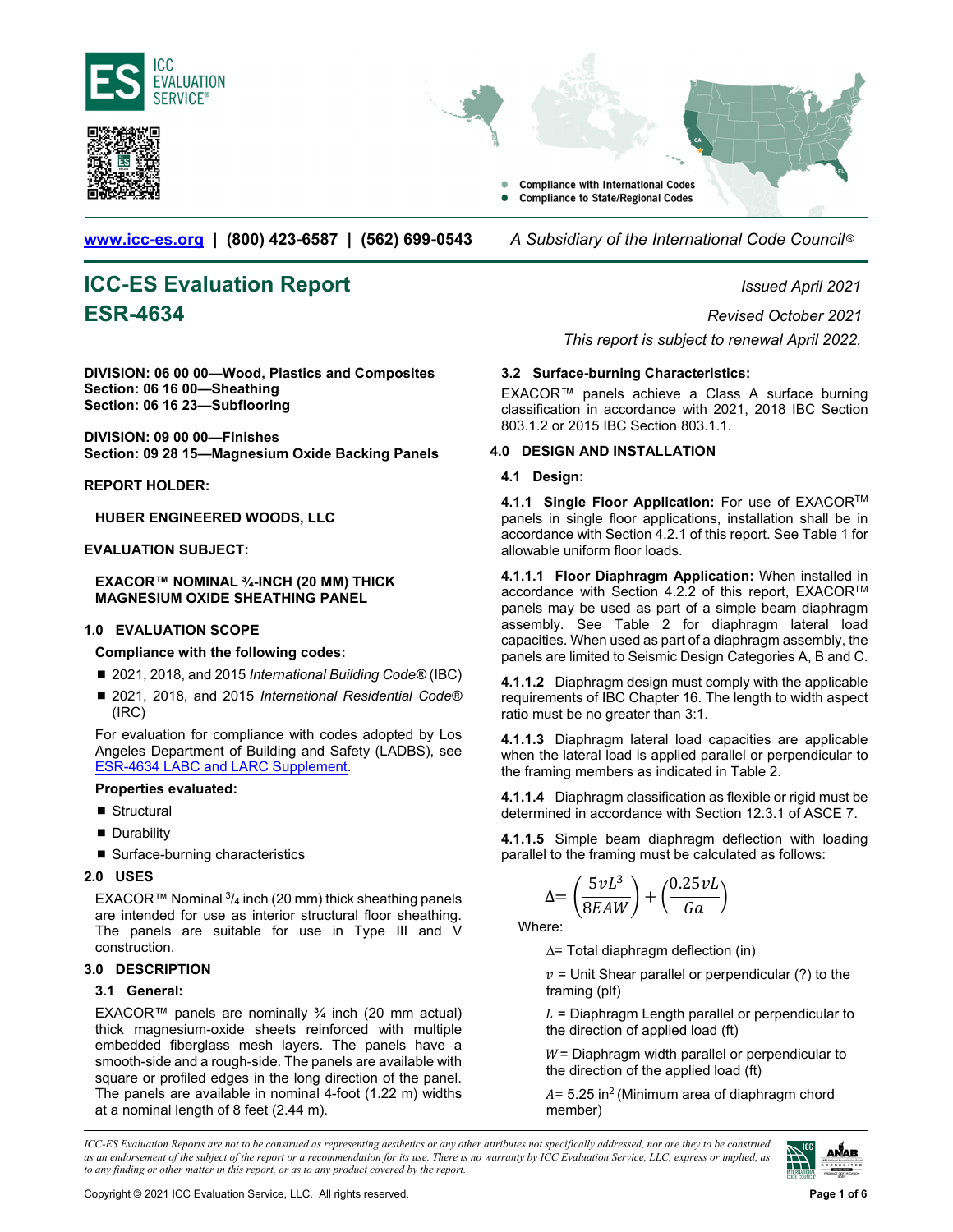For load application parallel to joists (see Figure 1):

 $Ga = 10,512$  lb/in (apparent shear modulus of diaphragm based on test data)

 $E = 2000000$  psi (Modulus of Elasticity diaphragm chord member)

For load application perpendicular to joists (see Figure 2):

 $Ga = 4,724$  lb/in (apparent shear modulus of diaphragm based on test data)

 $E$  = 1800000 psi (Modulus of Elasticity diaphragm chord member)

#### **4.2 Installation:**

#### **4.2.1 Single Floor Construction:**

EXACORTM single floor panels must be installed with the smooth finish side up on minimum nominal 2-by-4 lumber joists, having a specific gravity of 0.42 or greater. Joists shall be spaced no more than 24 inches (609.6 mm) on center. Square edges must be located over framing members. EXACORTM subflooring panel edges that are not supported by a tongue and groove profile shall be supported in accordance with 2021 and 2018 IBC Table 2304.8(3) footnote C (2015 IBC Table 2304.8(3) footnote d). Panels shall be fastened to framing using 0.113 inch x 2 inch (2.9 mm x 50.8 mm) galvanized ring shank nails spaced 6 inches (152.4 mm) on center around the perimeter with a  $\frac{1}{2}$  inch (12.7 mm) edge distance and 12 inches (304.8 mm) on center in the field of the panel. No fastener shall be within 2 inches (50.4 mm) of a panel corner.

#### **4.2.2 Floor Diaphragm Construction:**

Floor framing must be supported on a foundation that is uniform and level.

Diaphragm boundary elements shall be provided to transfer the design tension and compression forces. Design of the boundary elements shall be performed by a Registered Design Professional and is outside of the scope of this report.

Diaphragm sheathing shall not be used to splice boundary elements.

Floor framing must be provided at a maximum spacing of 24 inches (610 mm) on center. Additional framing must be provided under parallel partitions and around all openings that interrupt one or more spanning members. Framing which sheathing is attached to must be a minimum nominal 2-by-4 lumber with a minimum specific gravity of 0.55. Framing members must be fastened to the supporting walls or structure in accordance with the approved plans.

Web stiffeners must be provided at reaction points and or concentrated loads as specified in the approved plans, based on the framing manufacturer's requirements and the applicable ICC-ES evaluation report on the framing members. End blocking must be provided where joists ends are not otherwise restrained from rotation.

All blocking or bridging for the framing should be installed prior to the installation of the panels.

As needed, the panels must be cut to proper length and width in accordance with installation instructions. All cut-out ends and edges exceeding 6 inches (152.4 mm) in any dimension must be supported by framing.

For diaphragms resisting load either parallel or perpendicular to joists, EXACOR™ Sheathing shall be oriented with the 8 foot (2.44 m), tongue and groove edge perpendicular to the joists with the sheathing joints staggered 4 ft (1.22 m) as shown in Figure 1 and Figure 2.

Sheathing must be attached using 0.131 inch x 3 inch (3.3 mm x 76.2 mm) Galvanized Ring Shank Nails with a minimum 0.283 inch (7.2 mm) diameter round head and a minimum bending yield strength of 100,000 psi. Fasteners shall be installed 6 inches (152.4 mm) on center around the perimeter with a  $\frac{1}{2}$  inch (12.7 mm) edge distance and 12 inches (304.8 mm) on center in the field of the panel. No fastener shall be within 2 inches (50.8 mm) of a panel corner.

Sheathing used at the ends of diaphragm assemblies resisting lateral loads perpendicular to framing shall have a minimum width of 24 inches (609.6 mm).

#### **5.0 CONDITIONS OF USE**

- **5.1** EXACOR<sup>™</sup> sheathing panels must be installed in accordance with this report and the manufacturer's published installation instructions. In the event of a conflict between this report and the manufacturer's published installation instructions, this report governs.
- **5.2** Support framing shall be designed for a maximum allowable assembly deflection of L/360 under live loads for ceilings supported by floor framing.
- **5.3** Fasteners and metal components in contact with EXACOR™ sheathing panels shall be inherently resistant to corrosion, coated for corrosion resistance or permanently separated by a non-metallic material.
- **5.4** EXACOR™ sheathing panels used in single floor applications shall either have tongue-and-groove edges or shall be installed with edges supported by blocking or covered with one of the materials described in footnote c of 2021 and 2018 IBC Table 2304.8(3) (footnote d of 2015 IBC Table 2304.8(3)), or footnote j of IRC Table R503.2.1.1(1) as applicable.
- **5.5** Calculations and details showing that the applied gravity and uplift loads do not exceed the applicable uniform load capacity, and that the applied diaphragm loads do not exceed the available diaphragm strengths specified in this report, must be submitted to the code official for approval. The calculations must be prepared by a registered design professional where required by the statutes of the jurisdiction in which the project is to be constructed.
- **5.6** Use of EXACOR™ sheathing panels in fire-resistancerated construction is outside the scope of this report.
- **5.7** EXACOR™ sheathing must not be used in applications where exposed to the weather such as breezeways. balconies, or similar applications and must not be used in wet areas as defined in IBC Section 2509.
- **5.8** Use of EXACOR™ flooring panels in construction types I or II has not been evaluated and is outside the scope of this report.
- **5.9** Use of EXACOR™ subfloor panels with metal framing is outside the scope of this report.
- **5.10** EXACOR<sup>™</sup> sheathing panels may not be used in single span applications and may not be cut to a width less than 24 inches (609.6 mm).
- **5.11** EXACOR™ sheathing panels are manufactured under a quality-control program with inspections by ICC-ES.

#### **6.0 EVIDENCE SUBMITTED**

- **6.1** Data in accordance with the ICC-ES Acceptance Criteria for Fiber-reinforced Magnesium-oxide-based Sheets (AC386), dated February 2021 (Editorially Revised August 2021).
- **6.2** Data in accordance with the ICC-ES Acceptance Criteria for Reinforced Cementitious Sheets Used as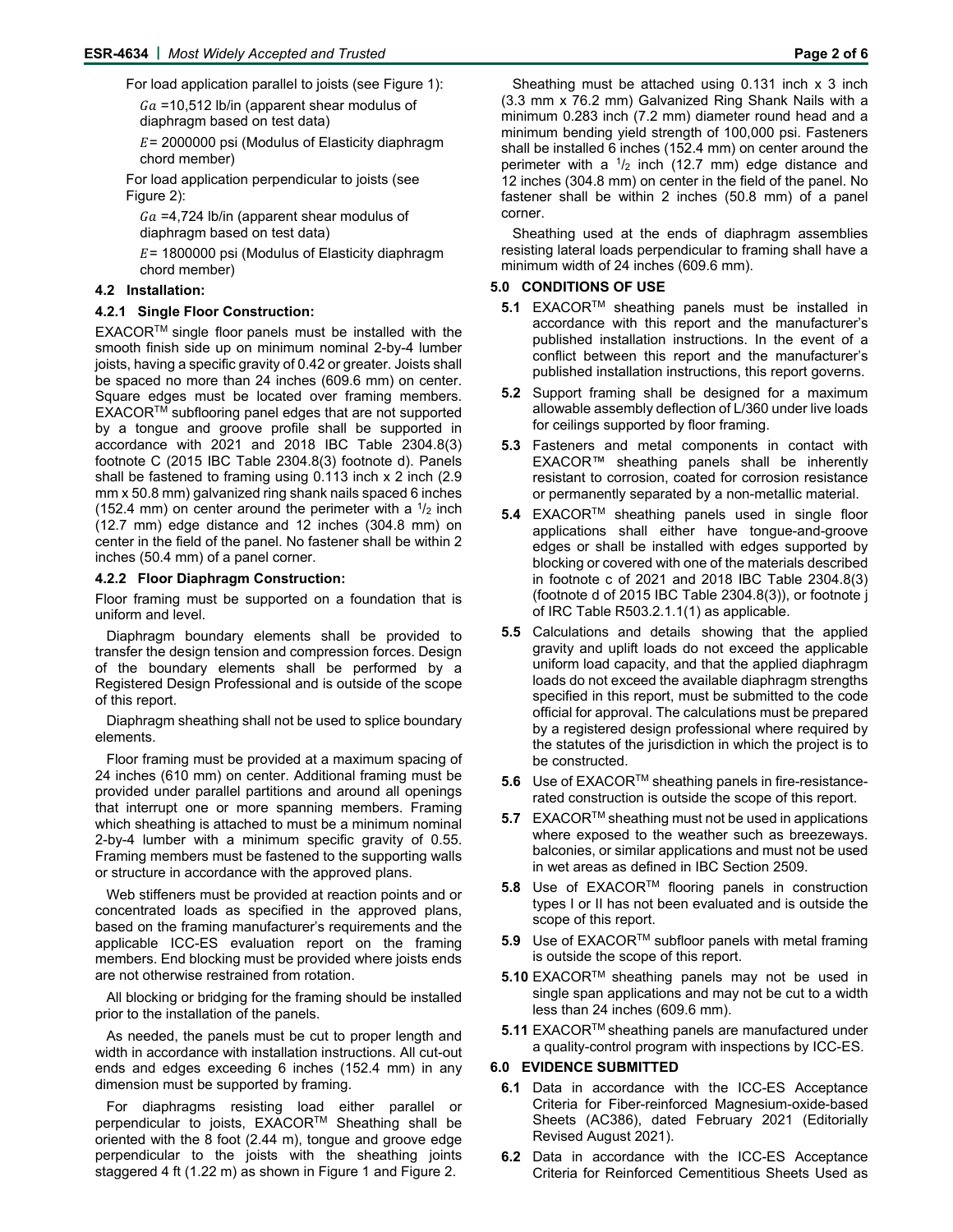Wall and Ceiling Sheathing and Floor Underlayment (AC376), dated August 2012 (Editorially revised January 2021).

**6.3** Data in accordance with the ICC-ES Acceptance Criteria for Fiber-Reinforced Cement Sheet Structural Floor Sheathing (AC367), dated October 2020.

#### **7.0 IDENTIFICATION**

**7.1** Product labeling shall include, the name of the report holder or listee, and the ICC-ES mark of conformity. The listing or evaluation report number (ICC-ES ESR-4634) may be used in lieu of the mark of conformity.

Each EXACORTM Sheathing panel shall be identified by a stamp or label on the board bearing the name of the report holder (Huber Engineered Woods, LLC), identification of the manufacturing facility, production date or lot number, the product name ( $\text{EXACOR}^{\text{TM}}$ ) and the evaluation report number (ESR-4634).

**7.2** The report holder's contact information is the following: **HUBER ENGINEERED WOODS, LLC 10925 DAVID TAYLOR DRIVE, SUITE 300 CHARLOTTE, NORTH CAROLINA 28262 (800) 933-9220 www.huberwood.com** 

#### **TABLE 1—ALLOWABLE UNIFORM TRANSVERSE LOADS1**

| <b>EXACOR<sup>™</sup> <math>^{3}/_4</math> Inch</b><br>Sheathing Panel <sup>2</sup> | <b>Allowable Uniform Load</b><br>(supports spaced 24 inches o.c. max.) |
|-------------------------------------------------------------------------------------|------------------------------------------------------------------------|
|                                                                                     | 96 (psf)                                                               |

For **SI:** 1 psf = 47.88 Pa

 $^{\text{1}}$ Load is applicable for Panel Parallel or Perpendicular to Supports. Minimum 2 spans.<br><sup>2</sup>Load values are based on L/360 deflection limits with maximum load controlled by bending and shear capacity. Table does not consider the influence of joists on deflection.

| <b>Diaphragm</b><br><b>Assembly</b><br><b>Construction</b> | Lateral Load<br><b>Application</b><br><b>Direction</b> | <b>ASD</b><br>capacity<br>(Ibf/ft) | <b>LRFD</b><br>capacity<br>(Ibf/ft) | G.<br>(Apparent Shear<br>Modulus, Ib/in.) |
|------------------------------------------------------------|--------------------------------------------------------|------------------------------------|-------------------------------------|-------------------------------------------|
| As described in                                            | Parallel to<br>Framing                                 | 363                                | 579                                 | 10.512                                    |
| Section 4.2.2 <sup>a</sup>                                 | Perpendicular<br>to Framing                            | 321                                | 512                                 | 4.724                                     |

## **TABLE 2—DIAPHRAGM DESIGN CAPACITIES**

For **SI:** 1 in = 25.4 mm, 1 lbf/ft = 14.6 N/m and 1 lb/in = 0.18 N/mm.

aThe sheathing panels located at the ends of diaphragm assemblies where loading will occur perpendicular to framing, must be a minimum of 24 inches wide.

| <del>∫╋╺╼╼╼</del> ╼┾╉╾╾╸╾╾╫╫╺╺╼╼╌┥┽╾╾╾╼╼┾╞╼╼╼╼╾┽┽╾╾╍╼╌╬╬╾╾╾╾╾┼┾╺╼╼╾╍╡┽╾╾╼╼╼┾╞╼╼╍╾╾╫╄ <sup>╦</sup> ╼╼╼╼┾╬╾╾╾╾╍ <del>┆</del> |                              |                         |                       |                               |    |
|----------------------------------------------------------------------------------------------------------------------------|------------------------------|-------------------------|-----------------------|-------------------------------|----|
|                                                                                                                            |                              |                         |                       |                               |    |
|                                                                                                                            |                              |                         |                       |                               |    |
|                                                                                                                            |                              |                         |                       |                               |    |
|                                                                                                                            |                              |                         |                       |                               |    |
|                                                                                                                            |                              |                         |                       |                               |    |
|                                                                                                                            |                              |                         |                       |                               |    |
|                                                                                                                            |                              |                         |                       |                               |    |
|                                                                                                                            |                              |                         |                       |                               |    |
|                                                                                                                            |                              |                         |                       |                               |    |
|                                                                                                                            |                              |                         |                       |                               |    |
|                                                                                                                            |                              |                         |                       |                               |    |
|                                                                                                                            |                              |                         |                       |                               |    |
|                                                                                                                            |                              |                         |                       |                               |    |
|                                                                                                                            |                              |                         |                       |                               |    |
|                                                                                                                            |                              |                         |                       |                               |    |
|                                                                                                                            |                              |                         |                       |                               |    |
|                                                                                                                            |                              |                         |                       |                               |    |
|                                                                                                                            |                              |                         |                       |                               |    |
| ---<br>----                                                                                                                | - + - - - - - - - - - -<br>… | ------<br>++----------- | . + + - - - -<br>.—н. | -----<br>$- - - - -$<br>++--- | —— |

#### **Figure 1: Sheathing Orientation for Force Applied Parallel to Joists**

|  |  | <b></b>                                  |
|--|--|------------------------------------------|
|  |  |                                          |
|  |  |                                          |
|  |  |                                          |
|  |  |                                          |
|  |  |                                          |
|  |  | ****************                         |
|  |  | <b></b>                                  |
|  |  |                                          |
|  |  |                                          |
|  |  |                                          |
|  |  |                                          |
|  |  | <b></b>                                  |
|  |  |                                          |
|  |  |                                          |
|  |  |                                          |
|  |  |                                          |
|  |  |                                          |
|  |  | ************************************<br> |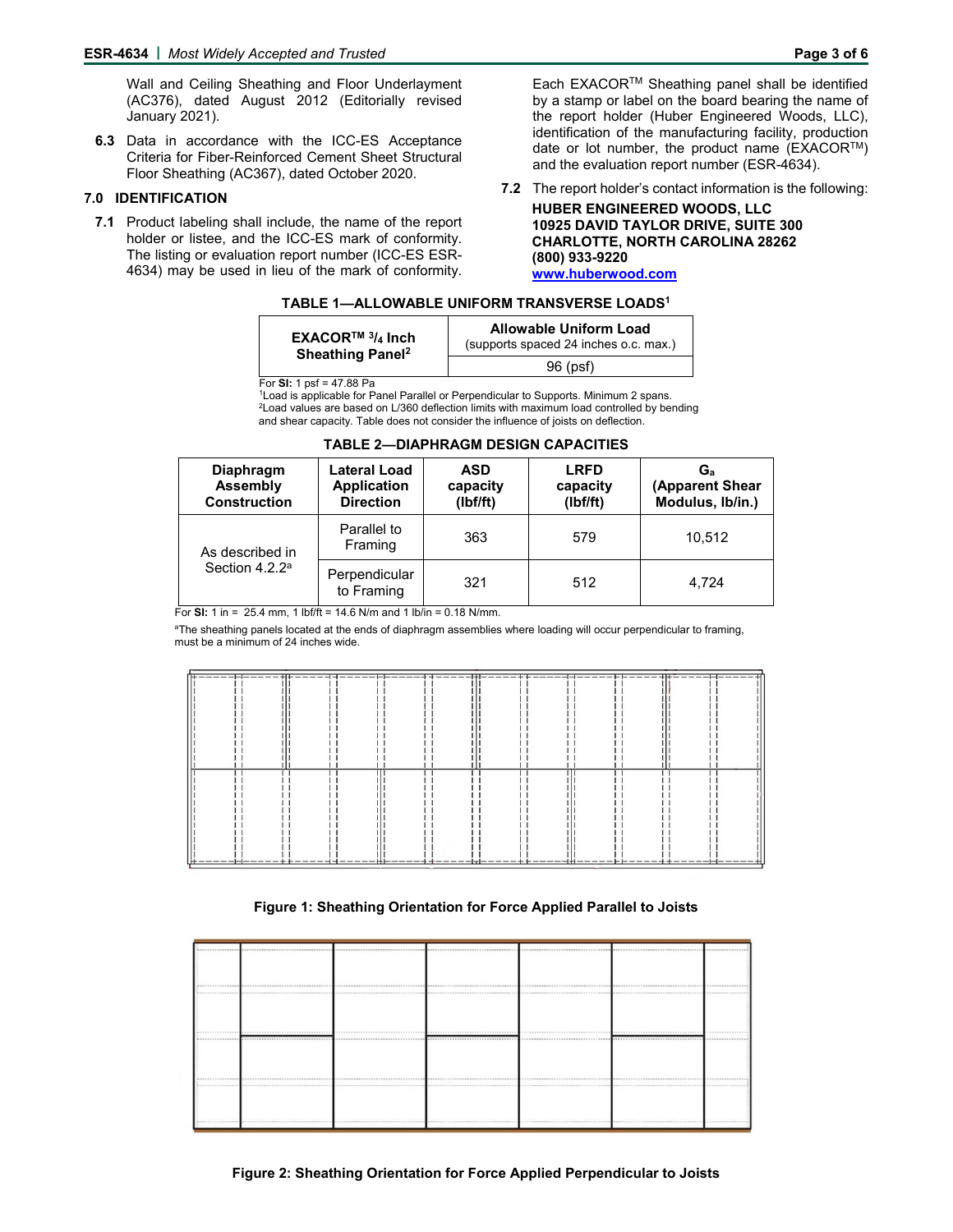<span id="page-3-0"></span>

# **ICC-ES Evaluation Report ESR-4634 LABC and LARC Supplement**

*Issued April 2021 Revised October 2021 This report is subject to renewal April 2022.* 

**www.icc-es.org | (800) 423-6587 | (562) 699-0543** *A Subsidiary of the International Code Council ®*

**DIVISION: 06 00 00—Wood, Plastics and Composites Section: 06 16 00—Sheathing Section: 06 16 23—Subflooring** 

**DIVISION: 09 00 00—Finishes Section: 09 28 15—Magnesium Oxide Backing Panels** 

#### **REPORT HOLDER:**

**HUBER ENGINEERED WOODS, LLC** 

#### **EVALUATION SUBJECT:**

#### **EXACORTM NOMINAL ¾-INCH (20 MM) THICK MAGNESIUM OXIDE SHEATHING PANEL**

#### **1.0 REPORT PURPOSE AND SCOPE**

#### **Purpose:**

The purpose of this evaluation report supplement is to indicate that EXACORTM Nominal ¾-inch (20mm) thick magnesium oxide sheathing panels, described in ICC-ES evaluation report [ESR-4634,](#page-0-0) have also been evaluated for compliance with the codes noted below as adopted by the Los Angeles Department of Building and Safety (LADBS).

#### **Applicable code edition***s***:**

- 2020 *City of Los Angeles Building Code* (LABC)
- 2020 *City of Los Angeles Residential Code* (LARC)

## **2.0 CONCLUSIONS**

EXACORTM Nominal ¾-inch (20mm) thick magnesium oxide sheathing panels described in Sections 2.0 through 7.0 of the evaluation report **ESR-4634**, comply with the LABC 8 and 23 and the LARC, Chapter 5, and are subject to the conditions of use described in this supplement.

#### **3.0 CONDITIONS OF USE**

EXACORTM Nominal ¾-inch (20mm) thick magnesium oxide sheathing panels described in this evaluation report supplement must comply with all of the following conditions:

- All applicable sections in the evaluation report **ESR-4634**.
- The design, installation, conditions of use and identification of the panels are in accordance with the 2018 *International Building Code*® (IBC) provisions noted in the evaluation report [ESR-4634.](#page-0-0)
- The design, installation and inspection are in accordance with additional requirements of LABC Chapters 16, 17 and 23, or LARC Chapter 5, as applicable.

This supplement expires concurrently with the evaluation report, issued April 2021 and revised October 2021.

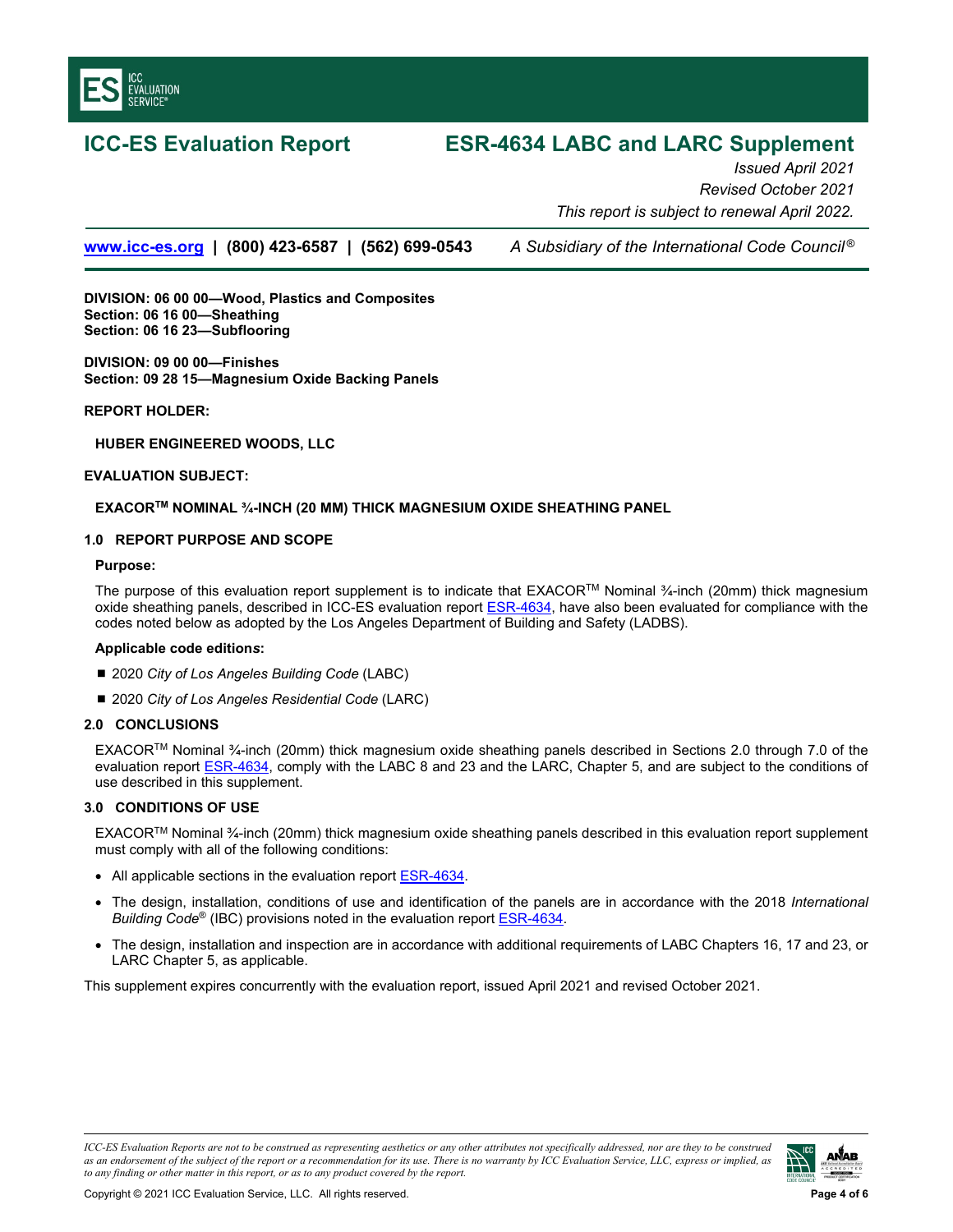

# **ICC-ES Evaluation Report ESR-4634 CBC and CRC Supplement**

*Issued April 2021 Revised October 2021 This report is subject to renewal April 2022.* 

**www.icc-es.org | (800) 423-6587 | (562) 699-0543** *A Subsidiary of the International Code Council ®*

**DIVISION: 06 00 00—Wood, Plastics and Composites Section: 06 16 00—Sheathing Section: 06 16 23—Subflooring** 

**DIVISION: 09 00 00—Finishes Section: 09 28 15—Magnesium Oxide Backing Panels** 

**REPORT HOLDER:** 

**HUBER ENGINEERED WOODS, LLC** 

#### **EVALUATION SUBJECT:**

## **EXACORTM NOMINAL ¾-INCH (20 MM) THICK MAGNESIUM OXIDE SHEATHING PANEL**

#### **1.0 REPORT PURPOSE AND SCOPE**

**Purpose:** 

The purpose of this evaluation report supplement is to indicate that EXACORTM Nominal ¾-inch (20 mm) thick magnesium oxide sheathing panels, described in ICC-ES evaluation report **ESR-4634**, have also been evaluated for compliance with the codes noted below.

#### **Applicable code editions:**

#### ■ 2019 California Building Code (CBC)

For evaluation of applicable chapters adopted by the California Office of Statewide Health Planning and Development (OSHPD) and Division of State Architect (DSA), see Sections 2.1.1 and 2.1.2 below.

2019 *California Residential Code* (CRC)

#### **2.0 CONCLUSIONS**

#### **2.1 CBC:**

The EXACORTM Nominal ¾-inch (20 mm) thick magnesium oxide sheathing panels described in Sections 2.0 through 7.0 of the evaluation report [ESR-4634,](#page-0-0) comply with 2019 CBC Chapters 8 and 23 provided the design and installation are in accordance with the 2018 *International Building Code*® (IBC) provisions noted in the evaluation report and the additional requirements of 2019 CBC Chapters 16, 17 and 23 as applicable.

**2.1.1 OSHPD:** The applicable OSHPD Sections of the CBC are beyond the scope of this supplement.

**2.1.2 DSA:** The applicable DSA Sections of the CBC are beyond the scope of this supplement.

#### **2.2 CRC:**

The EXACORTM Nominal ¾-inch (20 mm) thick magnesium oxide sheathing panels described in Sections 2.0 through 7.0 of the evaluation report [ESR-4634,](#page-0-0) comply with 2019 CRC Chapter 5, provided the design and installation are in accordance with the 2018 *International Residential Code*® (IRC) provisions noted in the evaluation report and the additional requirements of CRC Chapter 5.

This supplement expires concurrently with the evaluation report, issued April 2021 and revised October 2021.